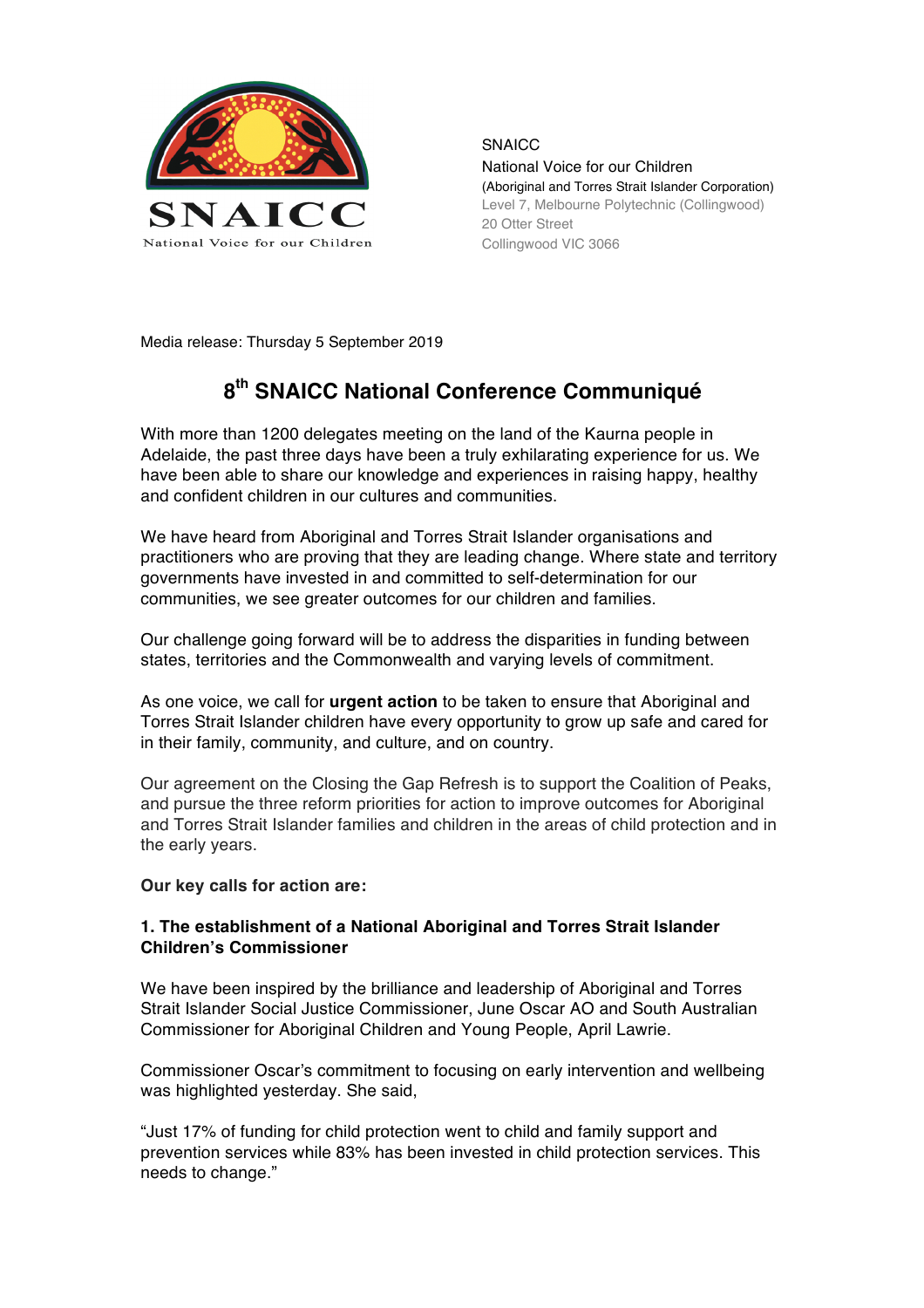A National Commissioner for our children must be independent, properly resourced, and have strong powers to investigate the systems that are failing our children.

## **2. A comprehensive National Aboriginal and Torres Strait Islander Children's Strategy that includes generational targets to eliminate the overrepresentation of Aboriginal and Torres Strait Islander children in out-of-home care**

The National Framework for Protecting Australia's Children ends next year and has failed to improve outcomes for our children. The soaring rates of Aboriginal and Torres Strait Islander children in out-of-home care are a national crisis. We must start work now so that Aboriginal and Torres Strait Islander people can co-design with governments a dedicated strategy that focuses on prevention and targets the drivers of child protection intervention. We heard strong calls from Victoria Tauli-Corpuz's, the United Nations Special Rapporteur on the Rights of Indigenous Peoples, that Australia must adhere to international standards. The strategy must give effect to the internationally recognised human rights of our children. It must be based on our knowledge of what will work to change outcomes and seek to achieve the four building blocks of the Family Matters Campaign.

## **3. A dedicated funding program for integrated Aboriginal and Torres Strait Islander early years services, and an exemption to the child care 'Activity Test' for our families**

We need a long term program to invest in integrated community-controlled early education, maternal and child health and family support services, with clear targets to increase coverage in areas of high Aboriginal and Torres Strait Islander population, and high levels of disadvantage.

There should be an exemption to the Activity Test in the New Child Care Package, because that test limits participation for children in early education and undermines their fundamental rights. This will seriously impact the futures of our children.

## **4. An end to legal orders for permanent care and adoption for Aboriginal and Torres Strait Islander children, replaced by a focus on supporting the permanence of their identity in connection with their kin and culture**

We need to stop focusing on permanent legal orders, and invest in programs that support reunification and cultural connection for children in care. Our children need continuity and to know where they are from, and their place in relation to family, mob, community, land and culture.

This too is a significant human rights issue.

*While many other reforms are needed to support the best futures for our children, getting these things right will set us on the path to Closing the Gap in outcomes, and giving all of our children access to their fundamental rights. We need your action now!*